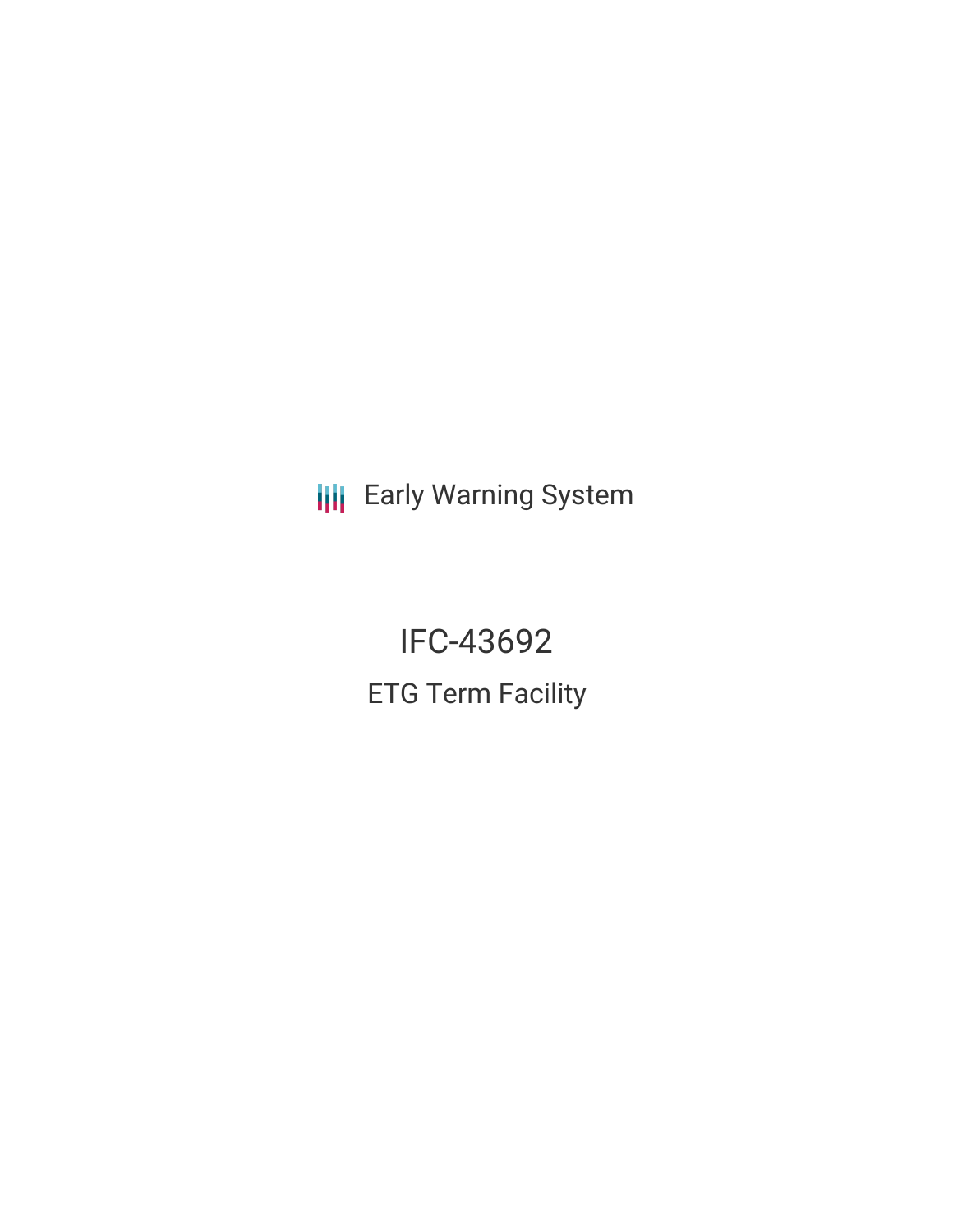### **Quick Facts**

| <b>Financial Institutions</b>  | International Finance Corporation (IFC)                             |
|--------------------------------|---------------------------------------------------------------------|
| <b>Status</b>                  | Proposed                                                            |
| <b>Bank Risk Rating</b>        | А                                                                   |
| <b>Voting Date</b>             | 2020-11-20                                                          |
| <b>Borrower</b>                | ETC GROUP                                                           |
| <b>Sectors</b>                 | Agriculture and Forestry, Industry and Trade, Technical Cooperation |
| <b>Investment Type(s)</b>      | Loan                                                                |
| <b>Investment Amount (USD)</b> | $$10.00$ million                                                    |
| <b>Project Cost (USD)</b>      | \$115.00 million                                                    |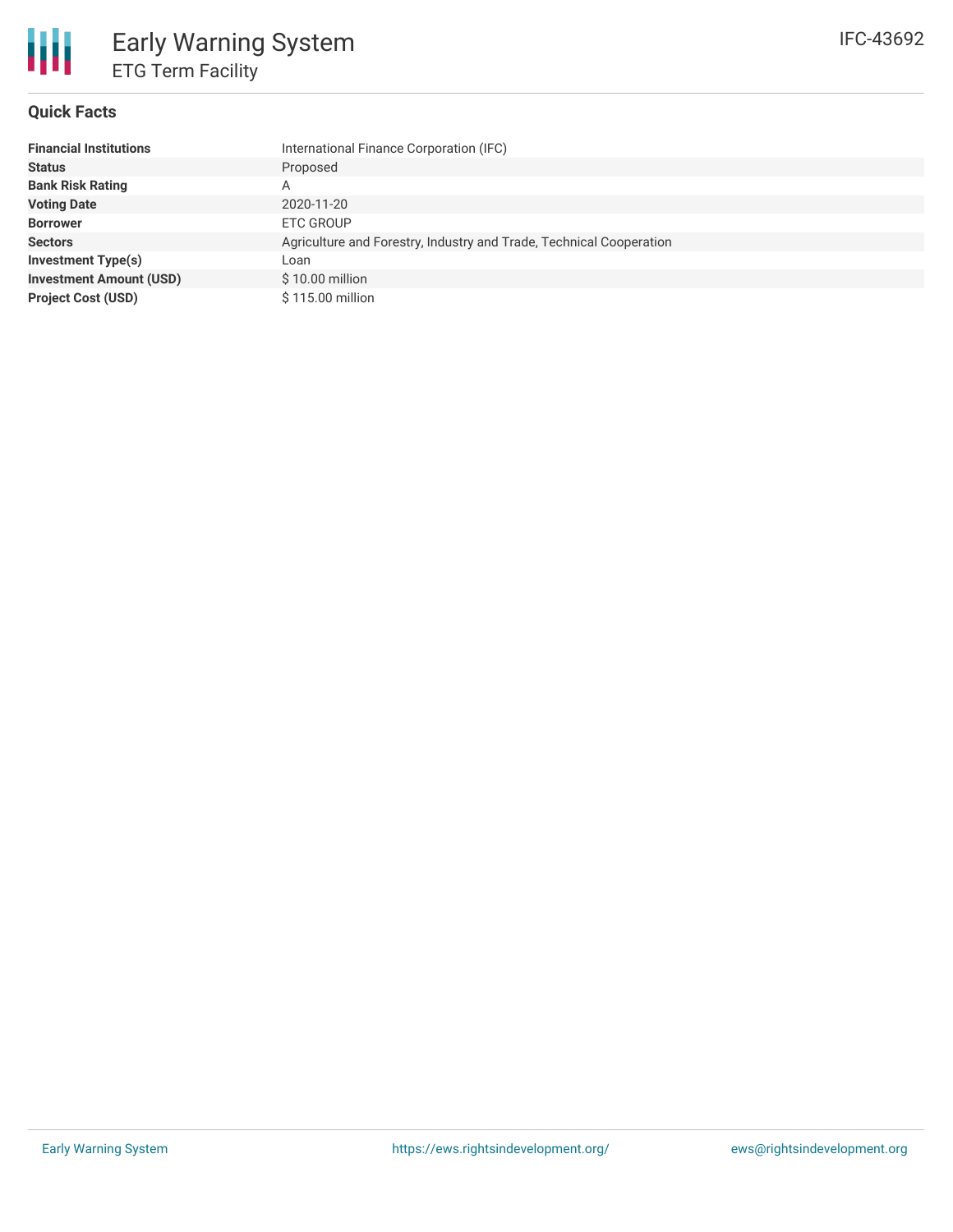

### **Project Description**

According to bank provided information, the proposed investment is an A loan of up to US\$10 million to ETC Group ("ETG" or the "Company") incorporated in Mauritius. ETG is a vertically integrated agricultural supply chain manager involved in the origination, procurement, warehousing, logistics of multiple agricultural commodities and processing of consumer products. It is active in over 26 African countries, as well as in India, China and South East Asia and has additional trading, merchandising and/or treasury desks in Europe, the Americas and the Middle East.

The investment will support ETG's long term incremental working capital needs mainly in Sub Saharan Africa which will be complemented by an advisory services program to enhance the productivity and efficiency of ETG's supply chains ("the Project").

A comprehensive Advisory Services engagement is being developed to enhance the efficiency of ETG's sesame, maize and soybean supply chains by improving the productivity and reducing post-harvest losses of 200,000 smallholder farmers in Mozambique, Tanzania and Zambia by December 2023. The project will mainly focus on enhancing the productivity and efficiency in ETG operations and supply chains. Moreover, smallholder farmers will increase their income by following good agricultural practices; reducing post-harvest losses; having improved access to inputs; and through a guaranteed market for farmer produce.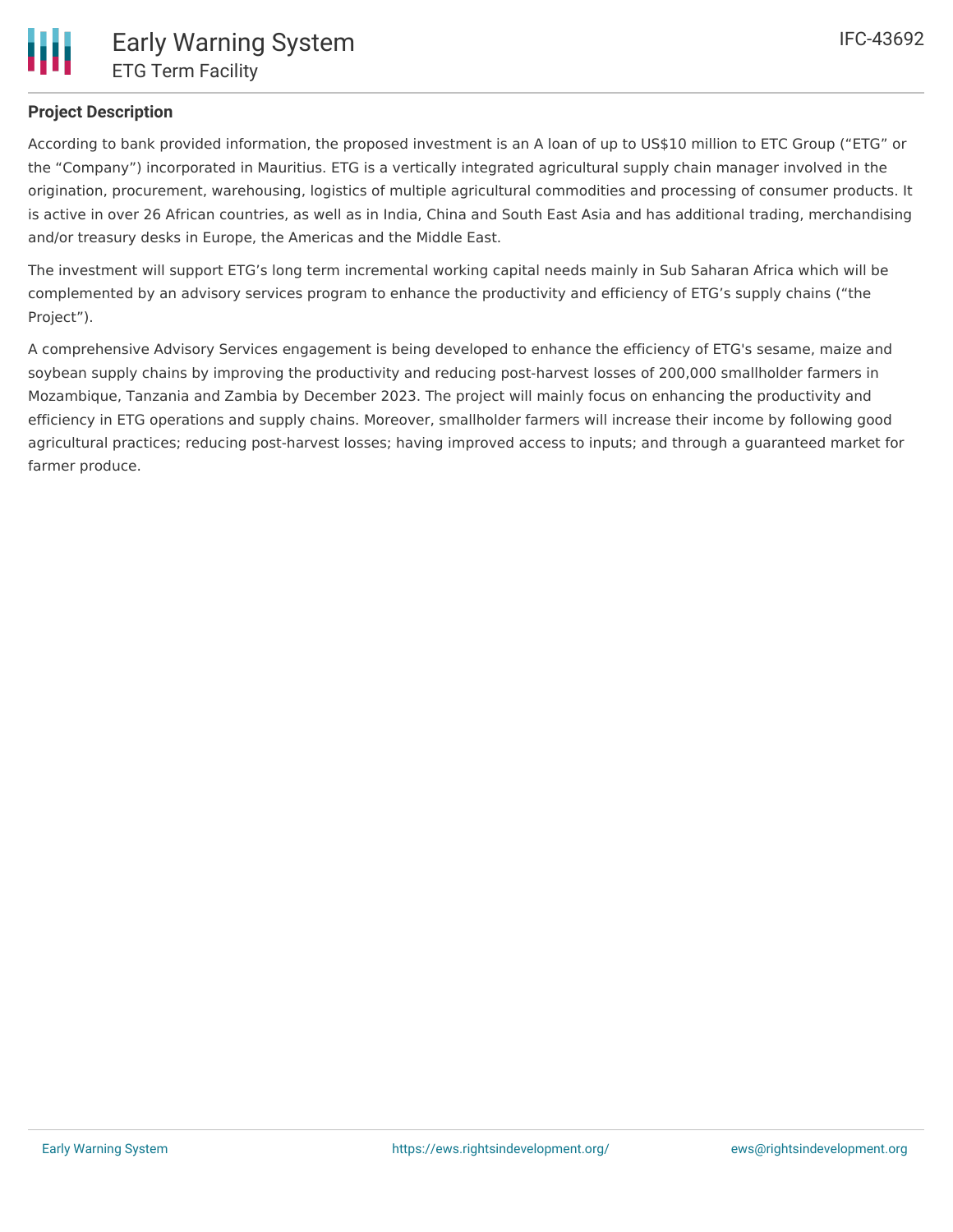### **Investment Description**

• International Finance Corporation (IFC)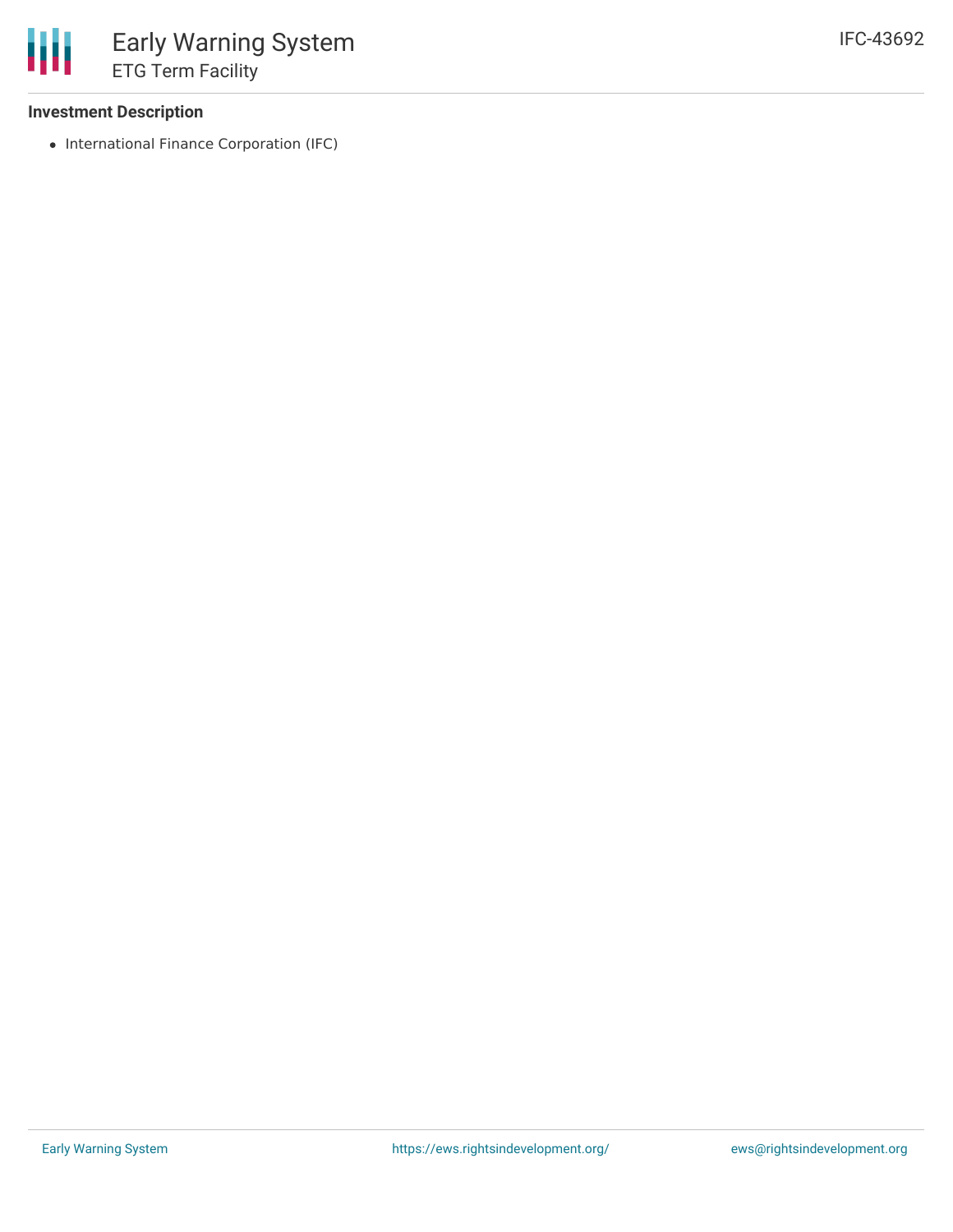# 冊 Early Warning System ETG Term Facility

| <b>Private Actor 1</b> | <b>Private Actor</b><br>Role | <b>Private Actor</b><br><b>Sector</b> | <b>Relation</b> | <b>Private Actor 2</b> | <b>Private Actor</b><br>2 Role | <b>Private Actor</b><br>2 Sector |
|------------------------|------------------------------|---------------------------------------|-----------------|------------------------|--------------------------------|----------------------------------|
|                        | -                            |                                       | $\,$            | <b>ETC Group</b>       | Client                         | $\overline{\phantom{0}}$         |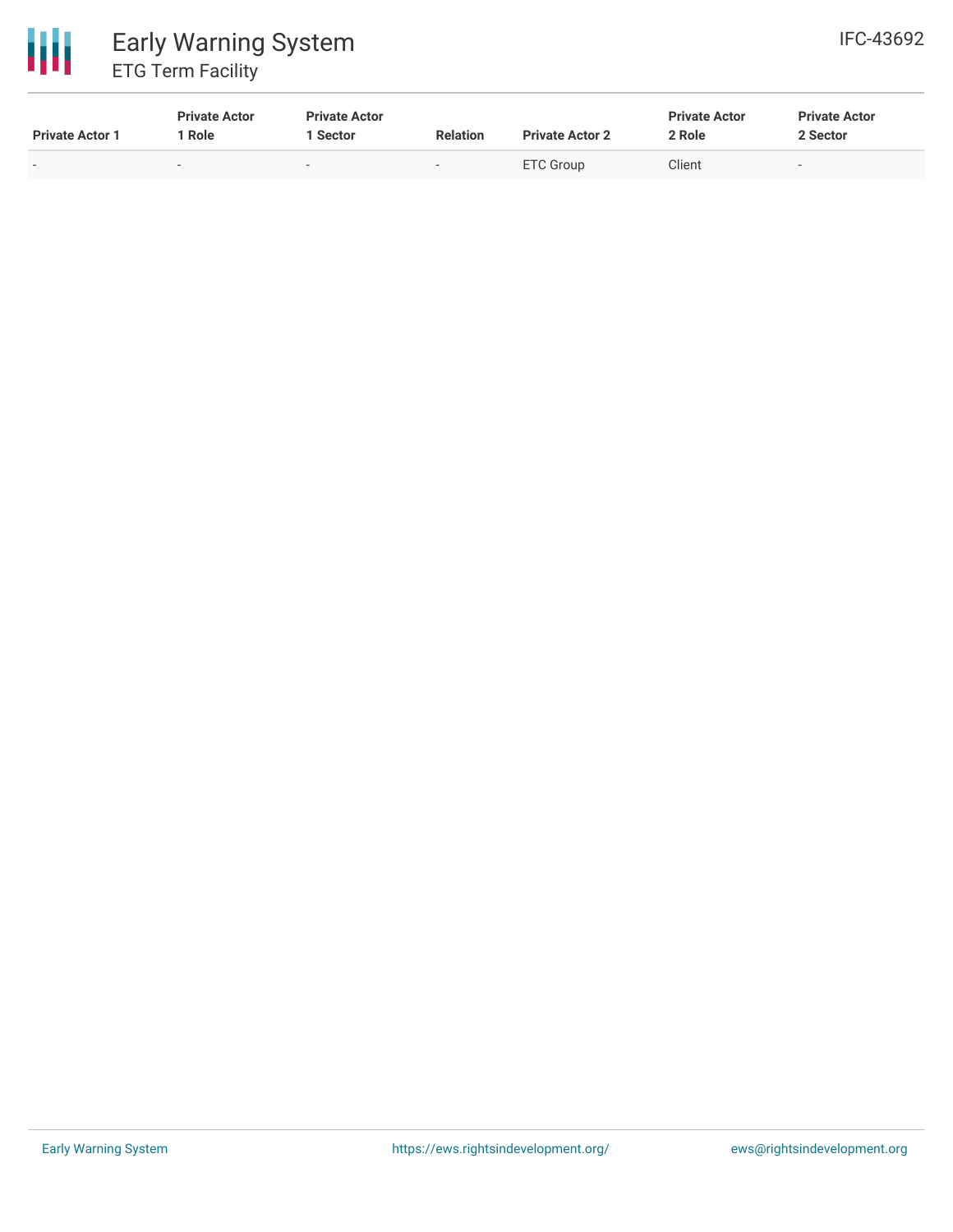## **Contact Information**

ETC Group Anish Jain Chief Treasury Officer 971 4 386 4551 [anish.jain@etgworld.com](mailto:anish.jain@etgworld.com) St Louis Business Centre, Cnr Desroches & St Louis Street <https://www.etgworld.com>

### **ACCESS TO INFORMATION**

You can submit a request for information disclosure at: <https://disclosures.ifc.org/#/inquiries>

If you believe that your request for information from IFC has been unreasonably denied, or that this Policy has been interpreted incorrectly, you can submit a complaint at the link above to IFC's Access to Information Policy Advisor, who reports directly to IFC's Executive Vice President.

### **ACCOUNTABILITY MECHANISM OF IFC/MIGA**

The Compliance Advisor Ombudsman (CAO) is the independent complaint mechanism and fact-finding body for people who believe they are likely to be, or have been, adversely affected by an IFC or MIGA- financed project. If you submit a complaint to the CAO, they may assist you in resolving a dispute with the company and/or investigate to assess whether the IFC is following its own policies and procedures for preventing harm to people or the environment. If you want to submit a complaint electronically, you can email the CAO at CAO@worldbankgroup.org You can learn more about the CAO and how to file a complaint at <http://www.cao-ombudsman.org>